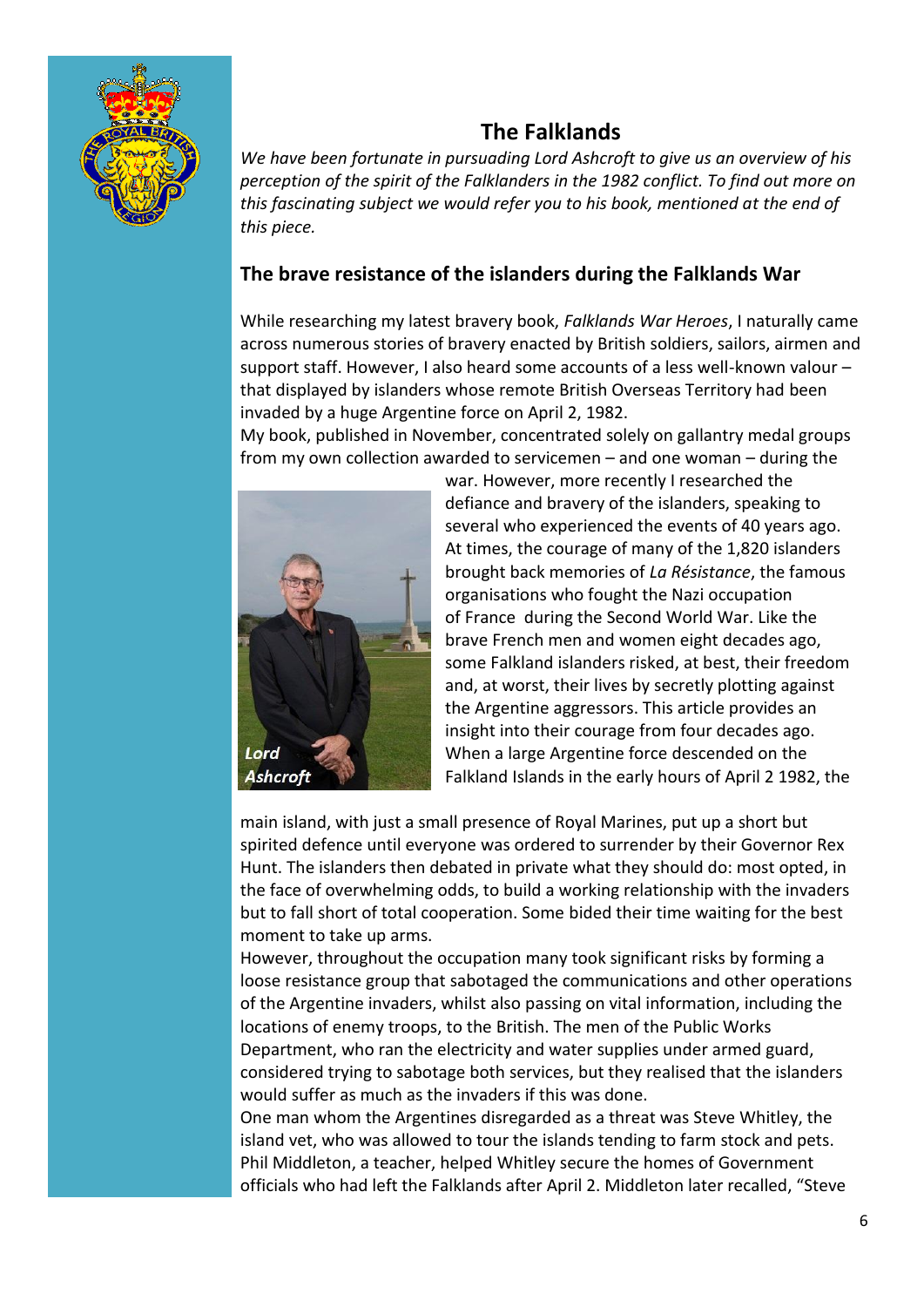

had his 'magic scissors', a gelding tool that he used to cut the army telephone wires." Whitley had managed to hold on to camera equipment too which he used to good effect during so-called house clearing missions, photographing various enemy positions and the like for the UK Task Force to use at some point. Speaking from his home on the Falklands, Middleton told me: "At the time, we [Steve Whitley and himself] were fundamentally angry that someone had come to take over our island, our homes and were telling us what to do."

Soon some of the braver amateur ham operators were also seeking to pass on intelligence, including Reg Silvey, who at the time had lived on the Falklands for 13 years. After the invasion, he handed in his "rig" at the Town Hall, making sure it was signed for, but he then managed to get hold of a radio and transmitter that had been secretly hidden by another islander. He then managed to pass on key information to the British with this equipment.

Perhaps the bravest islander of all was Terry Peck, the former police chief turned councillor, who wandered around with a camera and telephoto lens concealed in a drainpipe. His images of anti-aircraft missiles and other weapons were smuggled to the British forces. Fearing arrest, Peck, who was in his early 40s in 1982, fled Port Stanley, the capital, on a motorbike, armed with a semi-automatic pistol and ammunition hidden earlier in his spare tyre. For the next few weeks, Peck, who had good waterproof clothing, hid out, sometimes sleeping rough and at other times seeking help from islanders who fed him and allowed him to sleep in their outbuildings and use their bathrooms. Peck, who had the codename of "Rubber Duck", was determined to meet up with members of the British Armed Forces once they arrived on East Falkland from the UK 8,000 miles away – and he did just that. After the men of 3 PARA and Royal Marines landed at Port San Carlos on East Falkland, Peck got a radio message to them that he was riding to meet them on his motorbike and they should not fire on him.

Peck later described to local journalist Graham Bound riding through the men, sporting their red and green berets. "I was frantically waving to everybody and they were waving at me." Over the next few days, he was debriefed by intelligence officers. Over a two-way civilian radio, he made contact with Trudi Morrison (now Trudi McPhee) urging her to get "as many drivers and vehicles together as you can" and meet them as soon as possible.

Morrison, then aged 29, was farming the land where she still lives with her then partner. During the occupation, she had shielded up to 16 people, including women and children, in her two-bedroom farmhouse and neighbouring caravan. Once she had her request for help from Peck, Morrison wasted no time in getting several volunteers with Land Rovers, tractors and other supplies to join her crosscountry convoy. "I am a pretty strong-willed character. There was no way I was going to miss out. I wanted to get rid of those bloody Argies," she told me. At 4am on May 31, much to her parents' concern, Morrison and her group of some 22 islanders drove through the Para lines and on to nearby Estancia with enemy soldiers all around the mountains. Soon the volunteers were taking 300 Paras and their kit up Estancia Mountain. As the battle loomed, both Peck and Morrison stayed with the British forces. At one point, Morrison led a military convoy sporting a pair of white gloves so they could be seen easily as she pointed out the best directions in the gloom. Morrison said she was not really scared, even when she came under enemy fire. "I just felt so damn cross that these people [the enemy] had done this to us and I wanted to do all I could to help," she said. The Battle for Mount Longdon was won on June 11/12. On June 14, Port Stanley